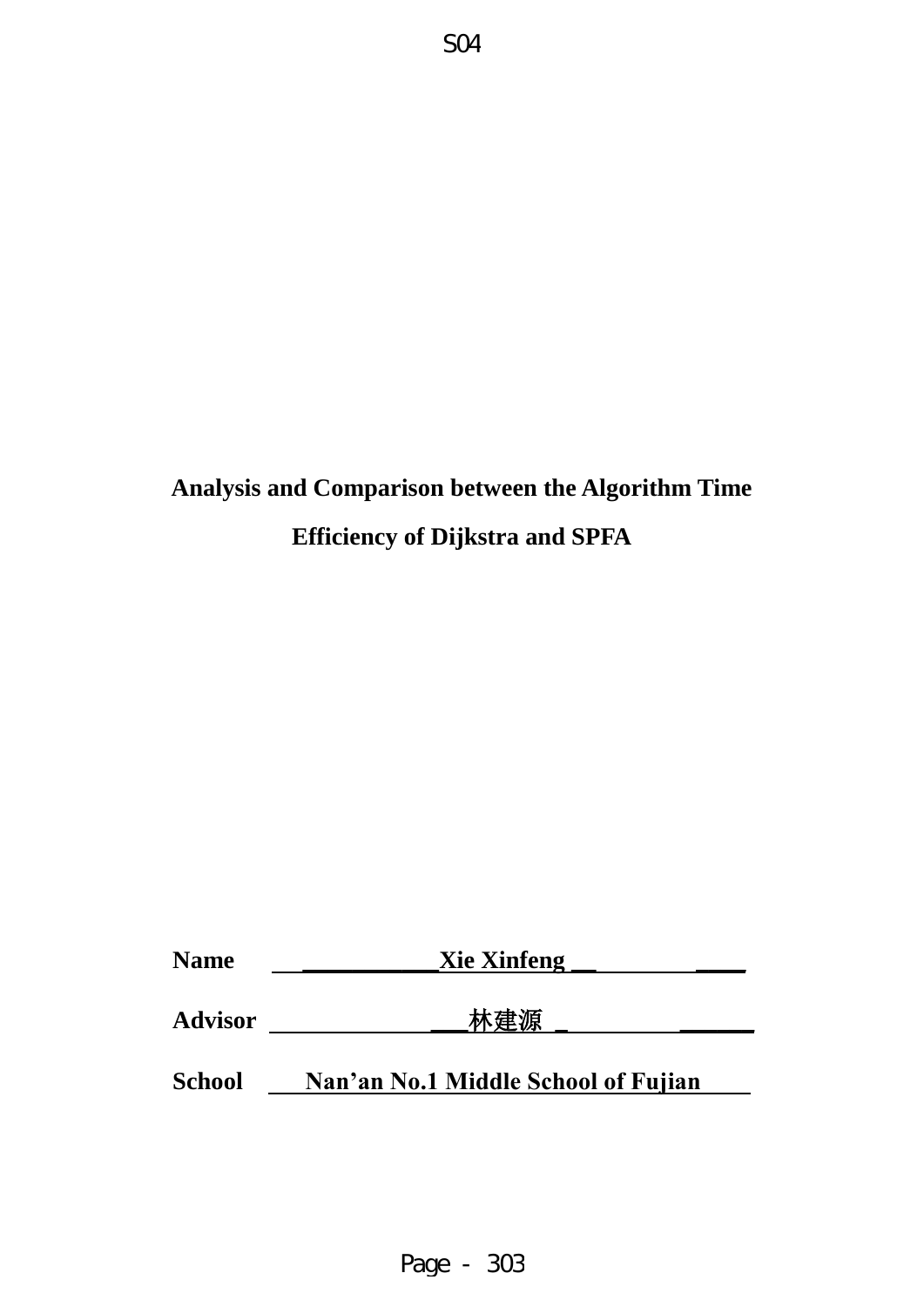# **Analysis and Comparison between the Algorithm Time Efficiency of Dijkstra and SPFA**

## **Abstract:**

Dijkstra and Bellman-ford are the two basic methods to solve Single-source shortest paths problem, and SPFA is the optimized version of Bellman-ford. However, since the algorithm time complexity is 0 (kn), SPFA's time efficiency has some instabilities. This paper will compare the time efficiency between Dijkstra optimized with heap and three kinds of SPFA in different density graphs. Meanwhile, random data is created to test optimized Dijkstra and 3 types of SPFA. Finally, according to the calculation result of two methods' time efficiency, some suggestion is given for their application under different situation.

## **Key words:**

Dijkstra, SPFA, algorithm time efficiency, Application of shortest path algorithm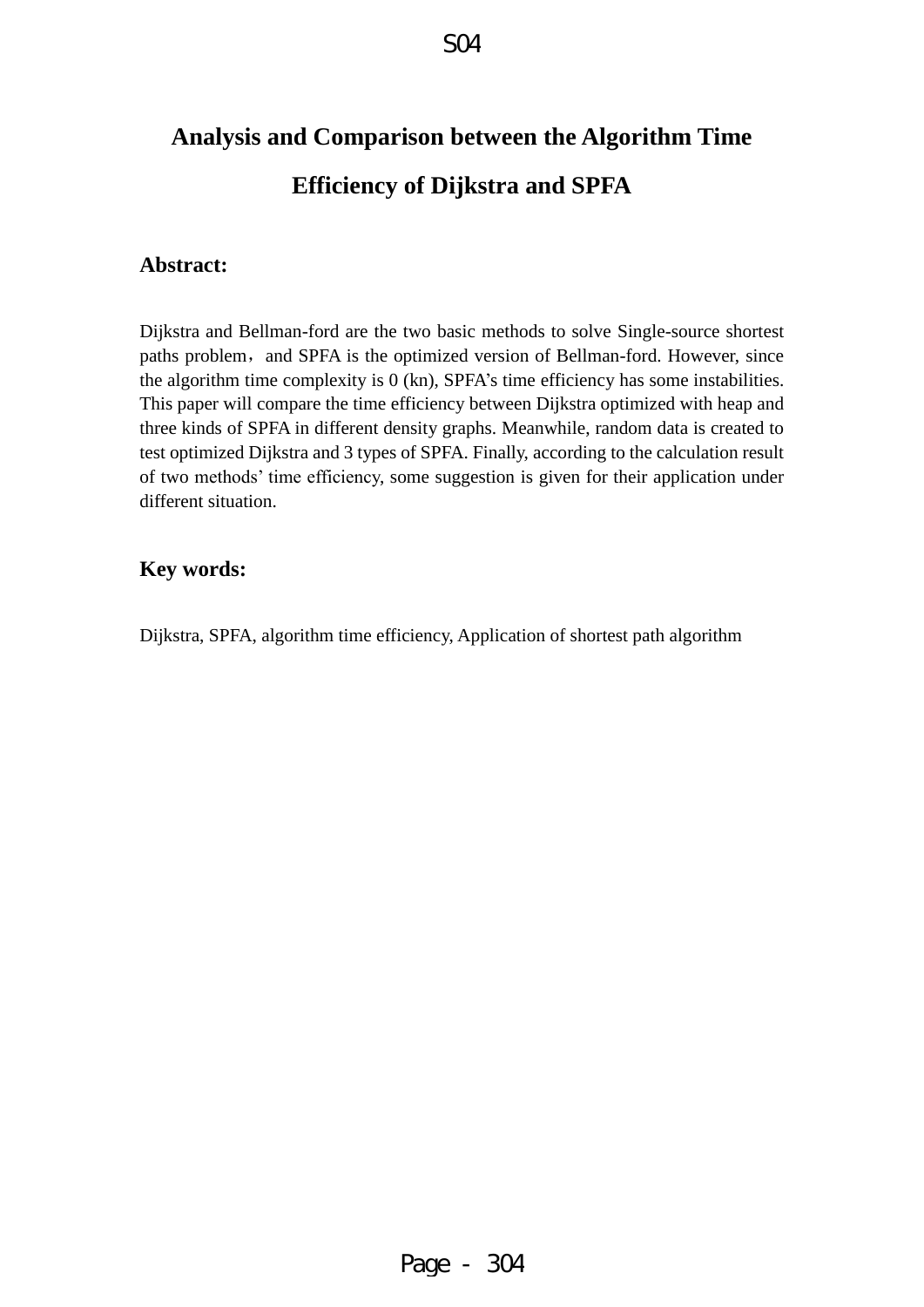## 摘要

Dijkstra 和 Bellman-ford 算法是解决单源最短路问题的两 个基本算法,SPFA 算法是 Bellman-ford 的优化版本,但因为算 法时间复杂度为 O(kn),所以该算法具有时间效率上的不稳定性。 本文就 Dijkstra 在堆优化后与 SPFA 算法在稠密程度不同的图 上的时间效率进行讨论对比,并通过制造随机数据对堆优化后 Dijkstra 算法与 3 种 SPFA 算法进行测试。最后得出关于两个算 法时间效率的结论,并针对不同层面的运用问题,提出了参考建 议。

关键词: Dijkstra SPFA 算法时间效率 最短路算法应用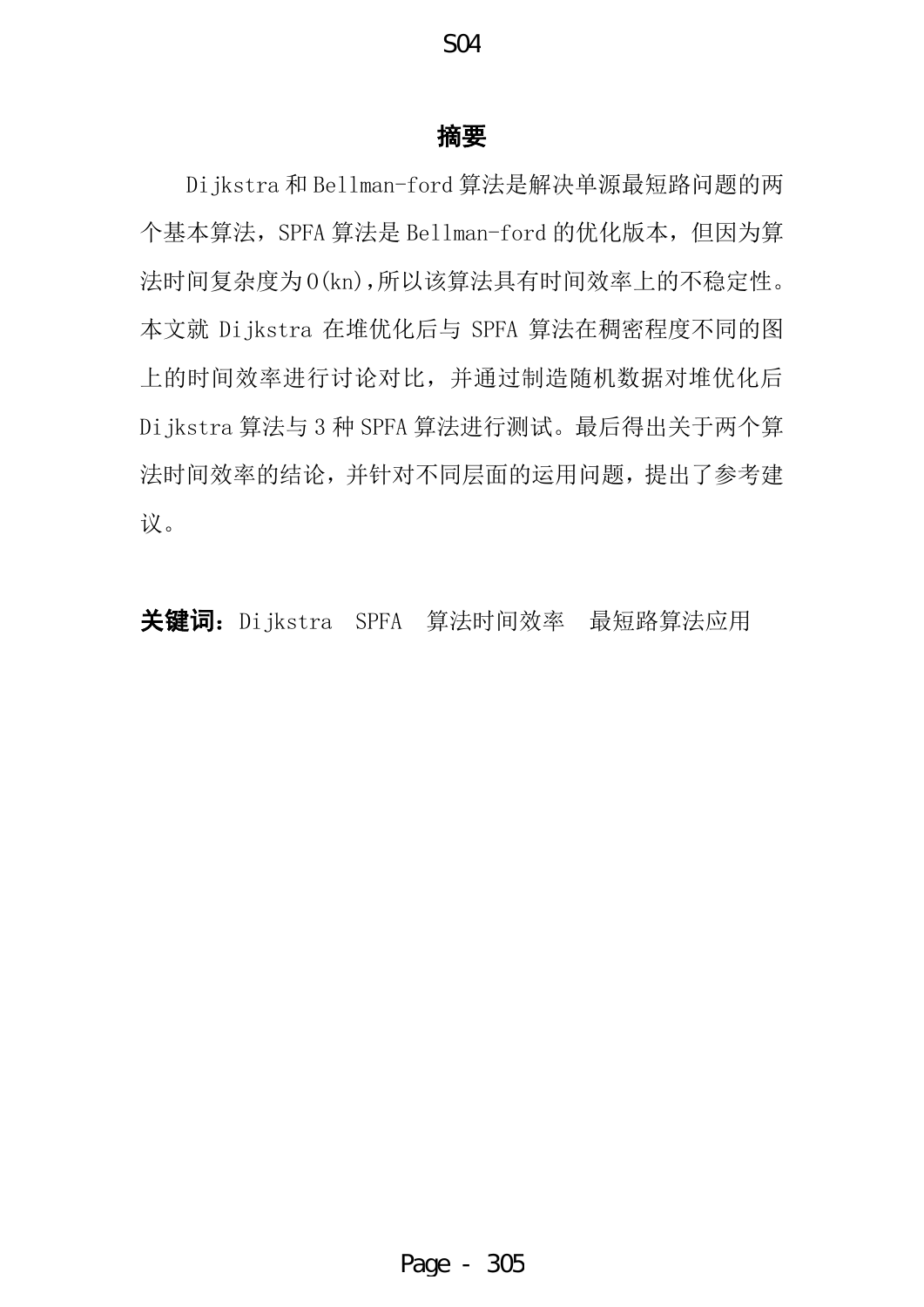# **Introduction:**

Invented by Edsger Wybe Dijkstra, an outstanding computer scientist in the Netherlands, Dijkstra algorithm was used to solve Single-source shortest paths problem with an algorithm time complexity of  $O(n^2)$ . If optimized by data structure heap, its algorithm time complexity can reach  $O(n \log_2 n + m)$ . However, Dijkstra algorithm has a great defect that its correctness is false in negative weight graph (counter examples are easily accessible).

Bellman-Ford algorithm was co-founded by Lester Ford and Richard Bellman, who is a famous American mathematician and the founder of dynamic programming. It is supposed to solve Single-source shortest paths problem with negative edge weight. Meanwhile, you can determine whether the FIG contains negative weight ring and its time complexity is O(nm).

Because of the low efficiency of Bellman-Ford algorithm, Duan Fanding of China Southwest Jiaotong University proposed SPFA algorithm in 1994 (full name: Shortest Path Faster Algorithm). As relaxation operation tends to happen only in the shortest path leading node succeeded slack, you can avoid the redundant computation with a rank to record the slack off need. Its algorithm time complexity is  $O$  (kn). And k is a number determined by the FIG.

The author is interested in the uncertainty of SPFA. Which algorithm is better, SPFA or Dijkstra? In other words, under what circumstance can Dijkstra be better? And under what circumstance can SPFA be better? What kind of choice should be made when it comes to application? These are the main issues to be discussed here.

This paper contains five sector as followed:

**Sector One** Basic Theory: a brief introduction to Dijkstra and SPFA.

**Sector Two** Algorithm Optimization: introduce the methods to optimize Dijkstra with heap, optimize SPFA with sort edge set group and deque. Thus four procedures are set: Dijkstra, SPFA-1, SPFA-2, SPFA-3.

**Sector Three** Algorithm Efficiency Analysis: analysis of time complexity of Dijkstra and three kinds of SPFA in theory.

**Sector Four** Experimental Data and Analysis: list out the experimental data of this research, some conclusion reached and their reasons as well.

**Sector Five** Application of SPFA in Sparse Graph: the efficiency and one application of SPFA in some graph will be proposed here.

The fourth and fifth sectors are the core part of this paper, aiming to solve problems proposed.

In Appendix four procedures used in the experiment are listed, which are written in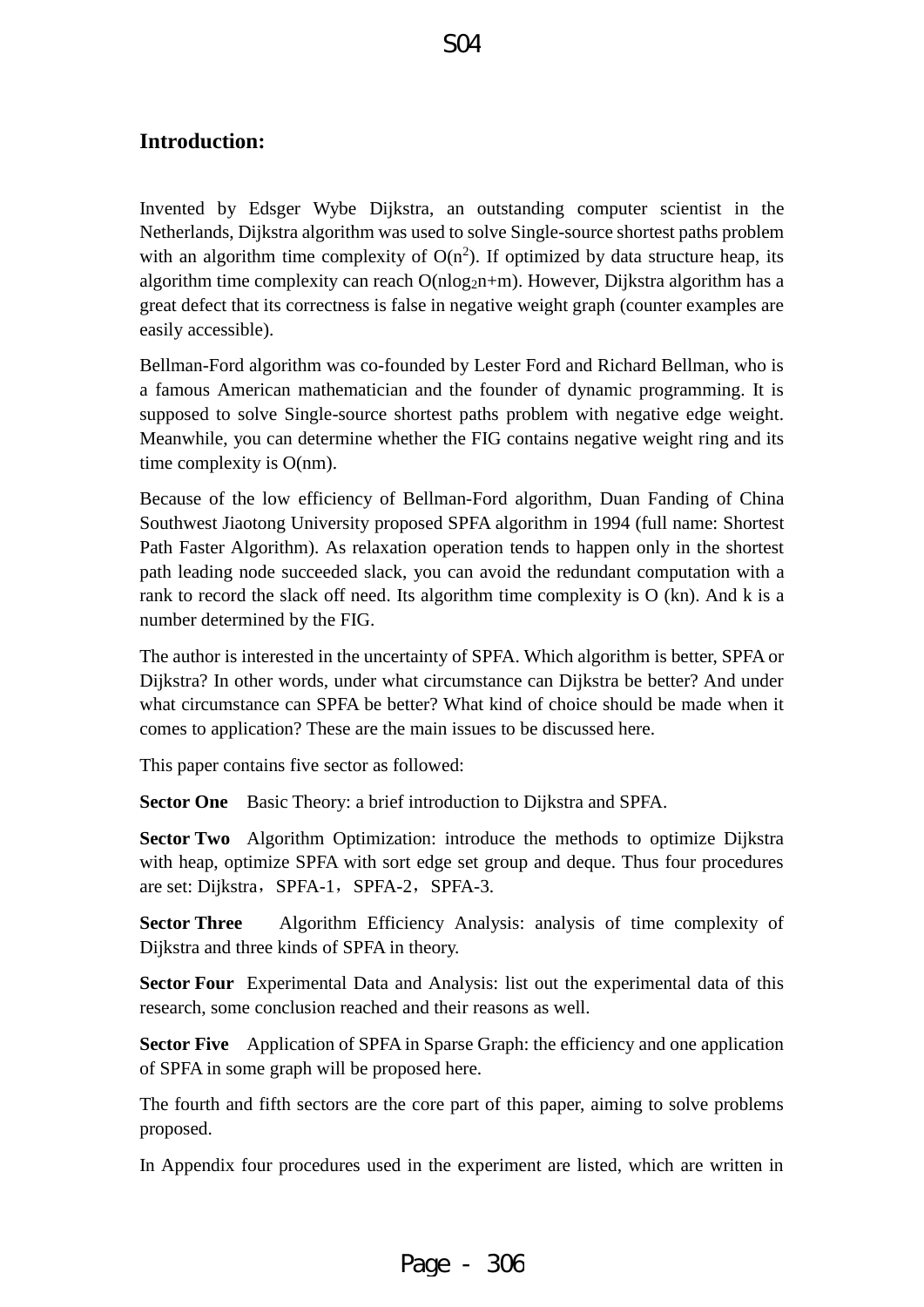#### C++ language.

In this paper "n" represents the number of points of the FIG; m represents the number of edges of the FIG. Figures here refer to the undirected graph and edge weights are positive. "k" is a random number, determined by the extent of the dense graph. "o" is an asymptotic symbol used to measure time complexity. Refer to "Introduction to Algorithm" in reference bibliography for strict definition.

#### Sector One - Basic Theory: a brief introduction to Dijkstra and SPFA

#### **1.1 Introduction to Dijkstra algorithm**

In a graph with n, single-source shortest paths is supposed to be solved. Suppose we want to figure out the length of shortest paths from each point to node 1. Let the length of shortest paths from node i to node 1 be dis[i]. If there is no node 1 to node i, then let  $dis[i]= +\infty$ . Vertex are divided into two states: one is with the length of shortest paths uncertain; the other certain. Each time choose one node without certain length of shortest paths with min dis[i], and name ti node s. And then mark node s as node with certain length of shortest paths. And search all its adjacent points, and name them node t. If  $dis[s]+d[s][t] < dis[t]$ , then  $dis[t]=dis[s]+d[s][t]$ . (d[s][t] means the distance from node s to node t). Repeat these procedures until all the points are marked points with certain length of shortest paths.

#### **1.2 Introduction to SPFA**

In a graph with n, single-source shortest paths is supposed to be solved. Suppose we want to figure out the length of shortest paths from each point to node 1. Let the length of shortest paths from node i to node 1 be dis[i]. If there is no node 1 to node i, then let dis[i]=  $+\infty$ . Build a deque with node 1 included. Each time choose a "s" from the top the deque, and search all its adjacent points, and name them node t. If dis[s]+d[s][t]<dis[t], then dis[t]=dis[s]+d[s][t]. (d[s][t] means the distance from node s to node t). Then check whether "t" is included in the deque. If not, put "t" at the end of the deque ; If yes, then no operation is applied. Continue the former procedures till the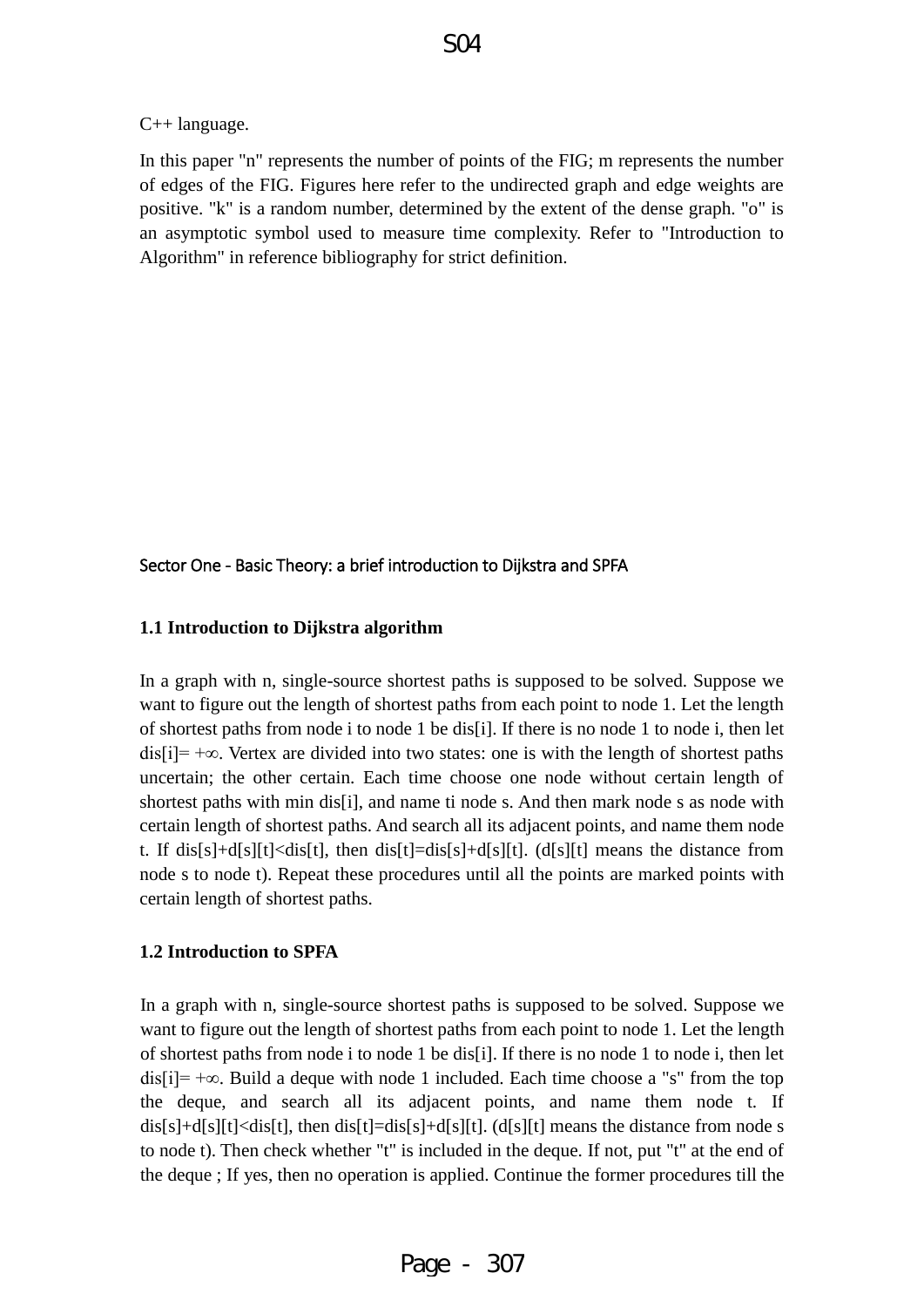deque comes to empty.

#### Sector Two - Algorithm Optimization

#### **2.1 Optimization of Dijkstra**

In the process of finding the min dis, there is a simple and direct way of going through the dis array to find the min value. This approach is very straightforward, but also very time consuming. Given that each time we are supposed to find the min dis of the nodes with uncertain length of shortest paths, we tend to establish a heap. Put all the nodes in the heap initially, and remove the top element of the heap each time. By doing these, we have three advantages: first, each time we can choose the min value of the element; second, elements in the heap are all nodes with uncertain shortest paths; third, the efficiency of heap is higher than linear form. The use of heap is a great optimization of Dijkstra. Its algorithm efficiency will be analyzed later in this paper.

No redundant details about data structure heap will be listed here in this paper. Its time complexity of up down operation conclusion is directed used in this paper. Refer to "Introduction to Algorithms" for detailed introduction and certification.

#### **2.2 Optimization of SPFA**

#### 2.2.1 Sorting of edge set group

A storage of graphs by adjacency list is built according to the edge information read-in. In fact, it can be ensure that edge with minimum weight will be in front of group if we insert sorting during the read-in procedure. What can be efit from this optimization process? Suppose vi is ahead of vj in the adjacency list, and we keep dis[s]+d[s][vi]<dis[s]+d[s][vi] during the algorithm process, therefore if both two nodes are relaxation operated and enqueue, then vi is ahead of vj. If it turns out to be  $dis[vi]+d[vi][vi] \le dis[vi]$ , and v<sub>i</sub> is in the deque, then the relaxation operation is applied but it's no necessary to put the node in the deque. However without sorting, vj will be ahead of vi if we put both two nodes in the deque when  $dis[s]+d[s][vi].$ Then vj will dequeue but enqueue again after relaxation operated by vi, and search all its adjacent points and name them t, all the point t which have been relaxation operated shall meet following formula: dis[vj]+v[vj][t]<dis[t]. This formula is valid even vj enqueue again after relaxation operation, and t will be relaxation operated again which is the repetition of vj's move and can be avoid. Theoretically, it can be concluded that sorting of edge set group can optimize SPFA algorithm (Attention! here we only consider the situation theoretically, however, the experimental data will surprise all of us, which we will discuss later).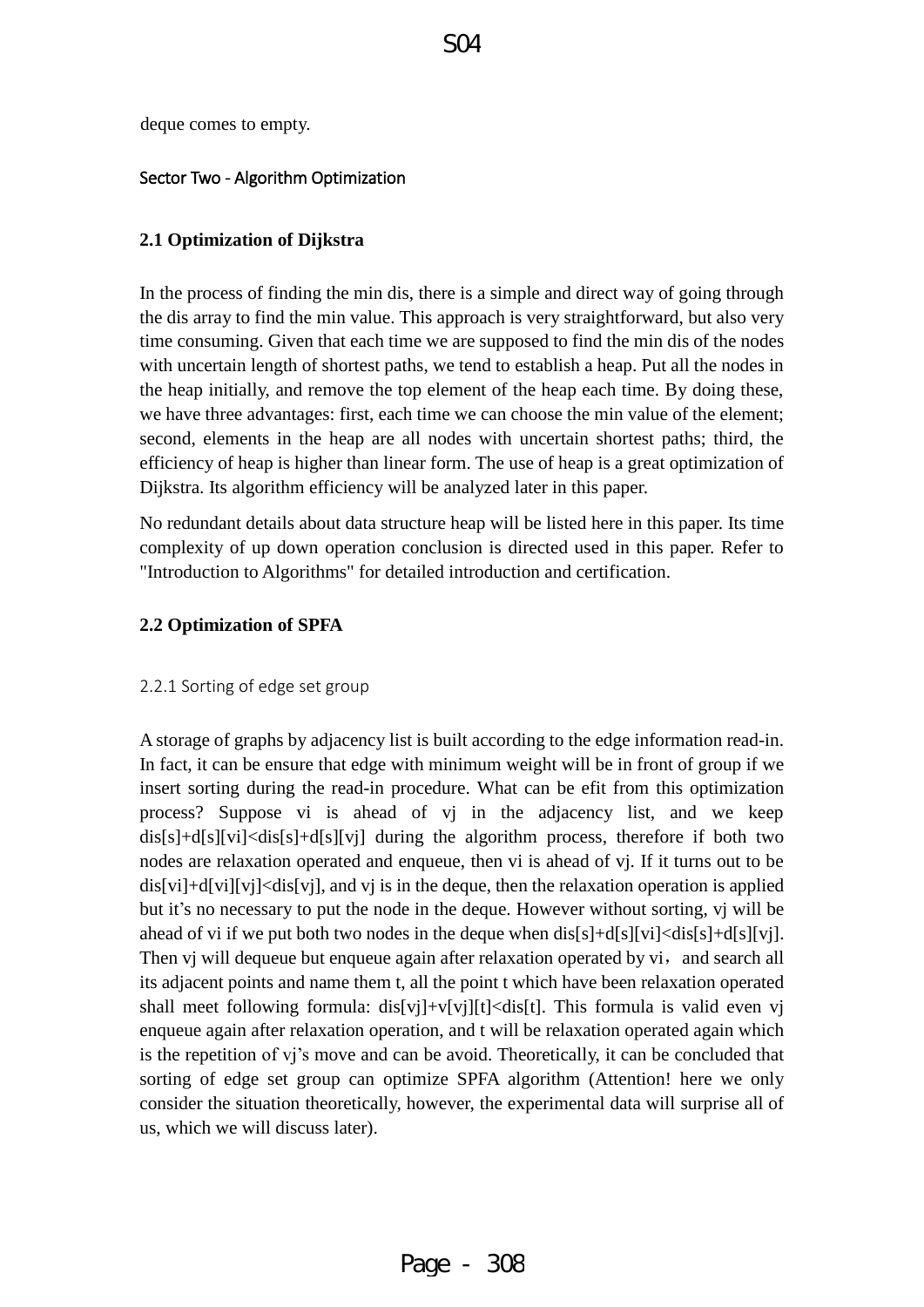## 2.2.2 Change deque to double-end deque

Traditional deque structure is FIFO (First Input First Output).Using double-end deque instead of FIFO in SPFA means that elements can enqueue from both side of deque but dequeue only from the top side. Additional judgment is applied when considering the enqueue of an element vi: if  $dis[vi] \le dis[vj]$  (here vj is the top element of the deque), then make vi the top element, otherwise put vj in the end of the deque. Double-end deque can help to avoid redundant procedures. After the dequeue of vi, if  $dis[vi]+d[vi][vi] \le dis[vi],$ then no need to make vj enqueue again after relaxation operating dis[vj].However if vj enqueue according to traditional method, then it will be relaxation operated by vi after dequeue, and search all its adjacent points, which will result in that all the points which could have had been relaxation operated are still being relaxation operated. And this is the repetition of vj's move when it dequeue first time.

Since the original Dijkstra algorithm time complexity is  $O(n2)$ , it is meaningless to compare SPFA with original Dijkstra.

**Dijkstra** stands for Optimize Dijkstra with heap;

**SPFA-1** stands for the original SPFA;

**SPFA-2** stands for Optimize SPFA with double-end deque;

**SPFA-3** stands for optimize SPFA with double-end deque and sorting of edge set group.

Following paragraphs are the efficiency analysis and data test of these four procedures.

### Sector Three - Algorithm efficiency analysis

### **3.1 Dijkstra**

Time complexity became to be O(log2n) in choosing node after heap optimization. And it became to be O(log2n) in raising the heap after each relaxation operation (because weight decrease after relaxation operation, only up-regulation is applicable.) Choosing points shall be processed n times while raising the heap. In a word, algorithm time complexity become O(nlog2n+m) after optimization.

### **3.2 SPFA-1**

 $O(kn)$ 

## **3.3 SPFA-2**

If the Insert sorting process is applied during read-in edge to build adjacency list, then sorting time complexity is  $O(m \log 2m)$ . Time complexity will remain  $O(kn)$  when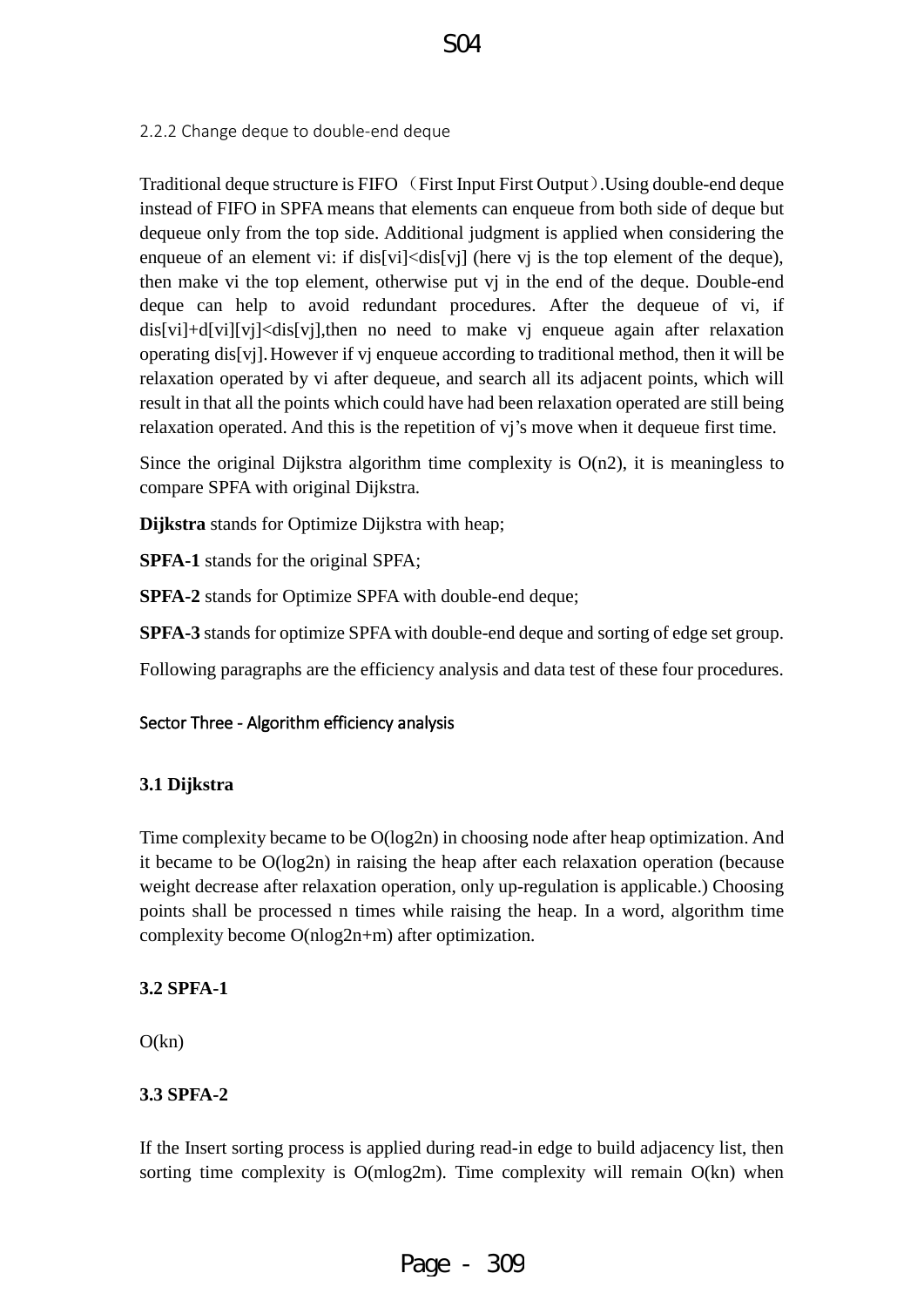processing enqueue, dequeue and relaxation operation procedures.(k is underage). In a word, algorithm time complexity is O(kn+mlog2m).

## **3.4 SPFA-3**

Compare to the original SPFA, Double-end deque is a method with slight optimization. The value of K is reduce, but algorithm time complexity will remain O(kn).

Name k as ki in SPFA-i, then it is easy to come to following conclusion; k1>k2,  $k1 > k3$ 

### Sector Four - Experiment data analysis

Four programs (Dijkstra, SPFA-1, SPFA-2, SPFA-3) are wrote, and generated random data with n=1000 and different value of m. Each value of m contains 10 data. Followings are the experiment results which are the [arithmetic](http://dict.youdao.com/w/arithmetic/) [mean](http://dict.youdao.com/w/mean/) [value](http://dict.youdao.com/w/value/) of these 10 data's running time.

|              | Dijkstra           | SPFA-1            | SPFA-2             | SPFA-3 |
|--------------|--------------------|-------------------|--------------------|--------|
| $m = 50000$  | 267ms              | 282ms             | 251ms              | 296ms  |
| $m=100000$   | 378ms              | 414ms             | 480 <sub>ms</sub>  | 573ms  |
| $m=150000$   | 487ms              | 544ms             | 503ms              | 876ms  |
| $m=200000$   | 586ms              | 678ms             | 636ms              | 1179ms |
| $m=250000$   | 679ms              | 781 <sub>ms</sub> | 744ms              | 1497ms |
| $m=300000$   | 776ms              | 896ms             | 849ms              | 1817ms |
| $m = 500000$ | 1159 <sub>ms</sub> | 1338ms            | 1297ms             | 3105ms |
| m=600000     | 1344ms             | 1577ms            | 1504ms             | 3761ms |
| m=800000     | 1734ms             | 2006ms            | 1954 <sub>ms</sub> | 5134ms |
| $m=1000000$  | 2090ms             | 2384ms            | 2551ms             | 6566ms |

(Testing with CPU 1.99GHz computer)

With above data, following conclusion are arrived;

**Conclusion 1**: ki>13 in the graphs of  $m/n \ge 5$ 

**Reason**: For time efficiency, Dijkstra algorithm has a node coefficient of log2n while SPFA has a node coefficient k. During the experiment, it can be easily noticed that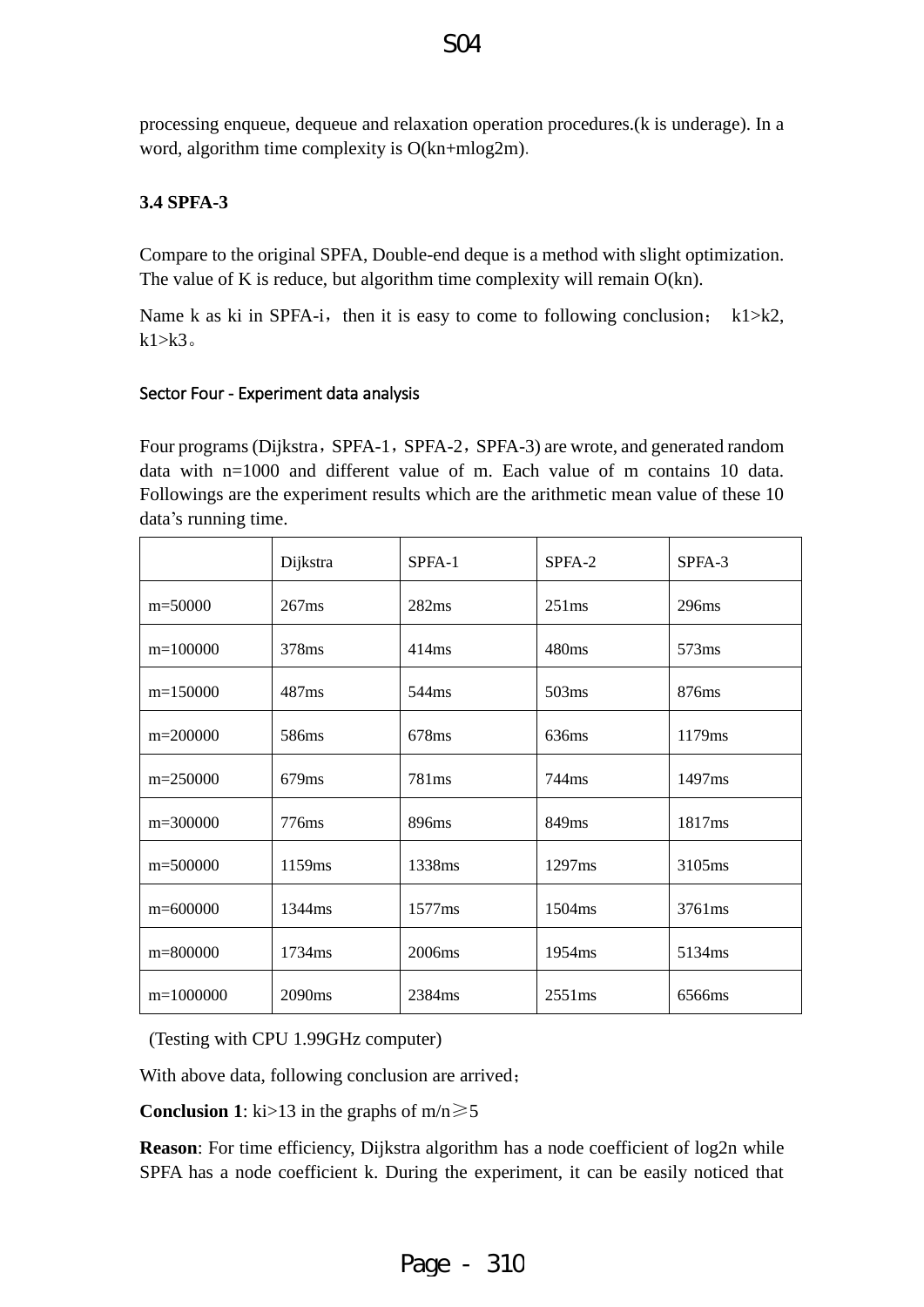k>log210000= 13.2877 under the situation of m/n $\ge$ 5.

Conclusion 1 can naturally lead to following deduction:

**Deduction 1**: SPFA is no better than Dijkstra when  $dv = d/n \ge 10$ .

**Reason:** m/n $\geq 5$  means d $\geq 2$ \*m $\geq 10$ \*n=100000 in the whole graph, therefore dv=d/n  $\geq$ 10 for each node.

**Conclusion 2:** Edge changes' affection is bigger in SPFA than in Dijkstra, and it is biggest for SPFA-3 with lowest efficiency,

**Reason:** It can be seen from conclusion 1 that when  $m/n \ge 5$ , k is bigger. And graph's density indirectly affects algorithm's efficiency through k, which means SPFA can be easier affected by edge than Dijkstra. Why SPFA-3 has lowest efficiency: Sorting of edge set group has a certain effect on algorithm optimization. However it requires preprocess (edge set group sorting), and sorting algorithm has a time complexity of O(mlog2m). Compare to O(m), SPFA-3 can be strongly affected with the increasing of m.

**Conclusion 3**: There is an uncertainty in double-end deque.

**Reason:** This conclusion can be seen by comparing two group data of m=100000 and m=1000000 with SPFA-1. Actually, during testing, it can be found that the range and variance of ten data from double-end deque used to calculate arithmetic mean value are rather big .Enqueue judgment testing of double-end deque consumes time. Besides, different graphs require different times of optimization and are impacted by distribution of edge weight. However, time-consuming of testing is rather small compare to sorting, therefore, even though it doesn't produce effects to the optimization, it doesn't' produce much effects to the program either.

#### Sector Five - Application of SPFA in Sparse Graph

The fact is that SPFA has higher time efficiency in Sparse Graph than in Dijkstra.

Two factors such as  $m/n$ , dv=d/n are brought to draw graph's density. And when dv=d/n  $\geq$  10 SPFA's efficiency is no higher than Dijkstra's. The author believes that dv=d/n $\geq$ 10 is not qualified to be called as sparse. Since there is still 10 relevant points left for each node, multiple enqueue has a rather high possibility.

Based on above discussion we define sparse as  $dv = d/n \leq 5$ .

The author considers that urban street map is a typical sparse graph, what's its m/n?

In the urban street map, each intersection is a node, and each road is an edge, edge weight is the quantity (time or distance) we focus on. Than all the intersection can be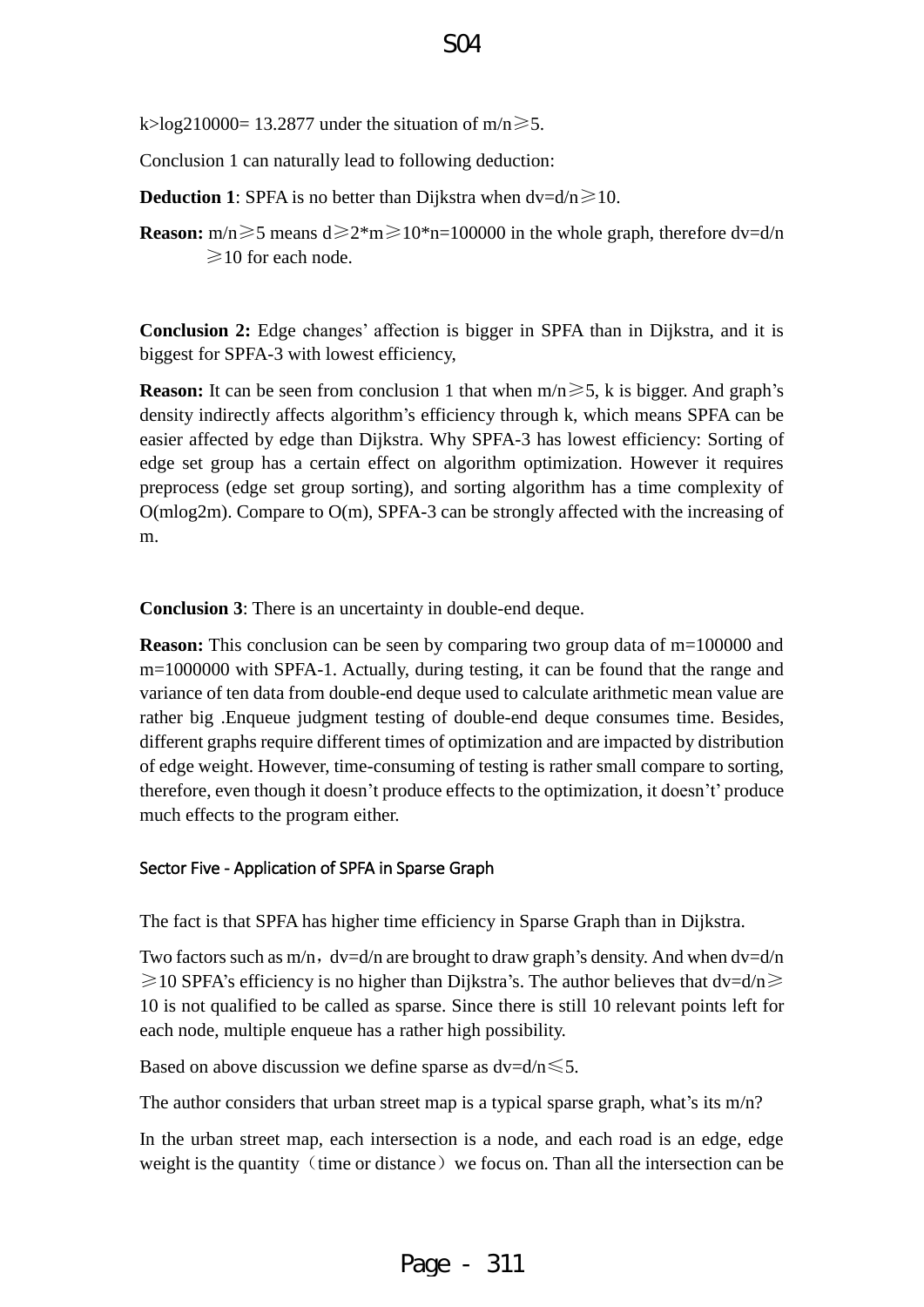divided into following types: three fork, four fork and five fork (most of them shall be three of four fork).Suppose that number of three fork, four fork and five fork is n1, n2 and n3, In addition suppose that the map is big enough which means there is road to suburb from the nearest fork. Even though these roads maybe just a few, but we still count them in, Therefore we have below calculation:

$$
m = \frac{3n_1 + 4n_2 + 5n_3}{2}
$$

$$
\frac{m}{n} = \frac{3n_1 + 4n_2 + 5n_3}{2n_1 + 2n_2 + 2n_3} = \frac{3}{2} + \frac{\frac{1}{2}n_2 + n_3}{n_1 + n_2 + n_3}
$$

Because  $n_1$ ,  $n_2$ ,  $n_3$  are nature numbers (including zero), so

$$
\frac{1}{2}n_2 + n_3 \le n_1 + n_2 + n_3
$$

$$
\frac{m}{n} = \frac{3}{2} + \frac{\frac{1}{2}n_2 + n_3}{n_1 + n_2 + n_3} \le 2.5
$$

The experimental data shows that, when n=10000, m=50000, SPFA-2 has the highest speed, and all the four algorithms consumes same running time. But what the results will be with a much sparser graph? What if m/n=2.5?

To answer above questions, we add another group of data with  $n=10000$ ,  $m=25000$ , here is the calculation result:

|           | Dijkstra | SPFA-1 | SPFA-2 | SPFA-3            |
|-----------|----------|--------|--------|-------------------|
| $m=25000$ | 207ms    | 203ms  | 172ms  | 198 <sub>ms</sub> |

(same as above data)

Based on all the results, it can be concluded that, in a sparse such as urban street map, SPFA has a large advantage in running time, even for SPFA-3, which cost time in edge set group sorting(because there is less edge in sparse graph, so less time is used in preprocessing). It can also be concluded that SPFA will perform much better in a large scale graph such as country traffic map.

Taking all the data into account, the author define sparse graph as a graph with  $m/n \leq$ 2.5. It has been certified that in the sparse graph a SPFA will be faster under the densest situation. In addition,  $m/n \le 2.5$  equals to dv=d/n  $\le 5$ . All these information lead us to the definition of sparse graph.

With a clear description of sparse, we have following suggestion:

In the application aspect: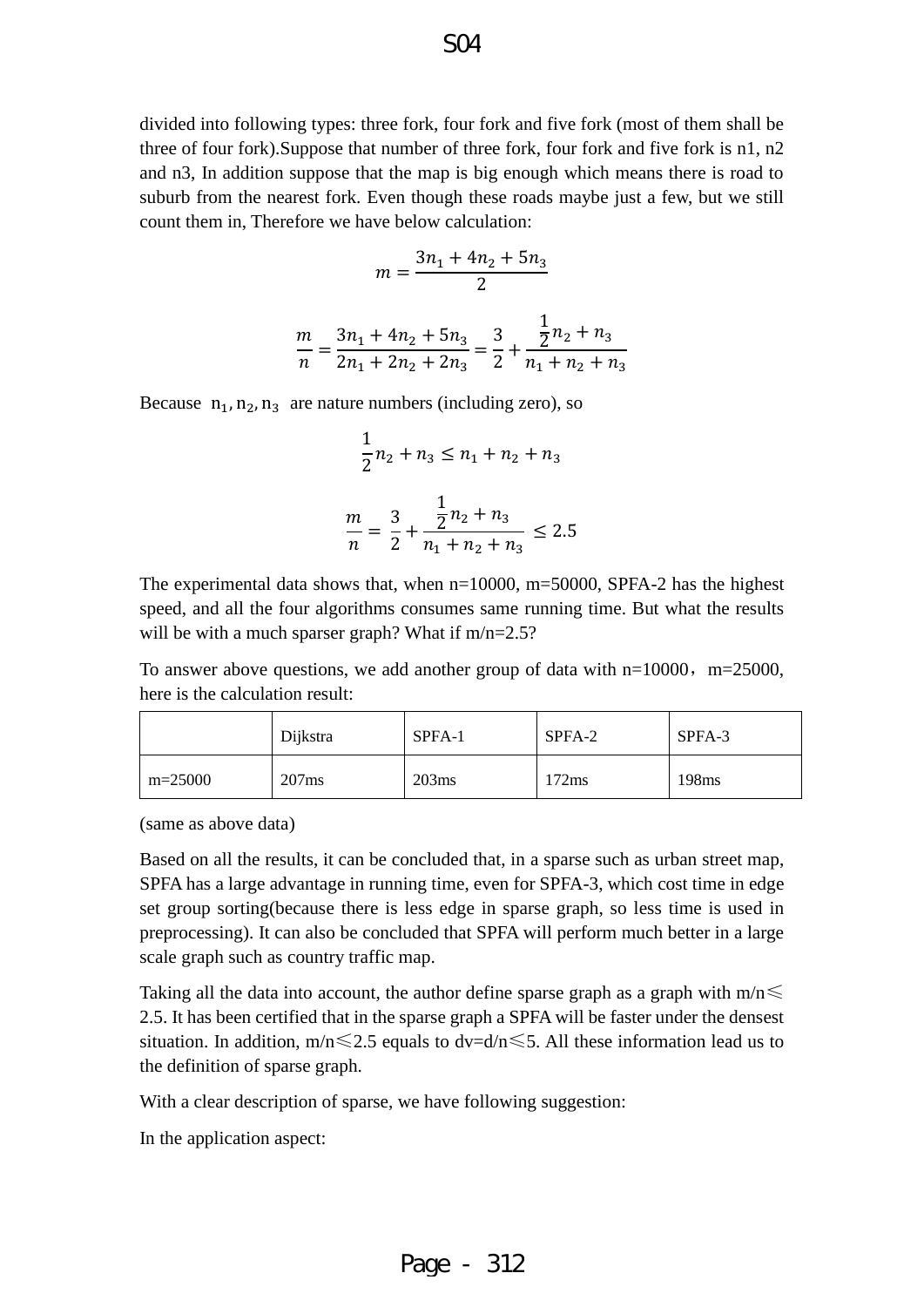It would be better use Dijkstra algorithm to solve sing-source shortest paths problem in density graph.

SPFA-1, SPFA-2, SPFA-3 play almost same role in solving single-source shortestpaths problem in sparse graph. However SPFA-2 would be a better choice when the graph has a large scale of edges which result from a large scale of nodes. In addition, SPFA-1 is much reliable when high efficiency is required.

## **Conclusion:**

According to all the analysis of the comparisons between Dijkstra and SPFA, it can be seen that different algorithm is suitable for different graph, and the reliability of Dijkstra and the efficiency of SPAF are the factors should be taken into account. Between the two most useful methods (Dijkstra and SPFA) in solving sing-source path problem, people tend to select SPFA in computer information competition considering the complexity of writing program. The author was quite curiosity about the k in SPFA with a efficiency of O(kn). In this paper, the author discussing the problem and testing the data, which lead him to a satisfy result. In program writing, Dijkstra will be much complex and much difficult in recording data during optimizing with heap (See four programs in the attachment), but much reliable than SPFA. However, the author would like to know if there is a better mathematics formula to describe the density of a graph. In this paper, it is simply described by  $m/n$  and  $dv = d/n$ , which also helpful in arriving the research result. Due to the limited of data testing and data analyzing, this paper hasn't completely discuss the issue. The author believes that in the college there will be more and more opportunities to finish this subject. Thanks to this paper, the author learns the importance of the attitude toward the experiments and how to design a control experiment, as well as how to deeply analysis a familiar algorithm and how to write a paper. All of those experiences will be a treasury for the author on his way to a success of science!

## **Reference:**

Introduction to Algorithms wrote by [Cormen](http://searchb.dangdang.com/?key2=Cormen&medium=01&category_path=01.00.00.00.00.00)[,T.H.](http://searchb.dangdang.com/?key2=T.H&medium=01&category_path=01.00.00.00.00.00)

## **Attachment:**

Dijkstra + optimized with heap

#include<fstream>

```
#include<vector>
```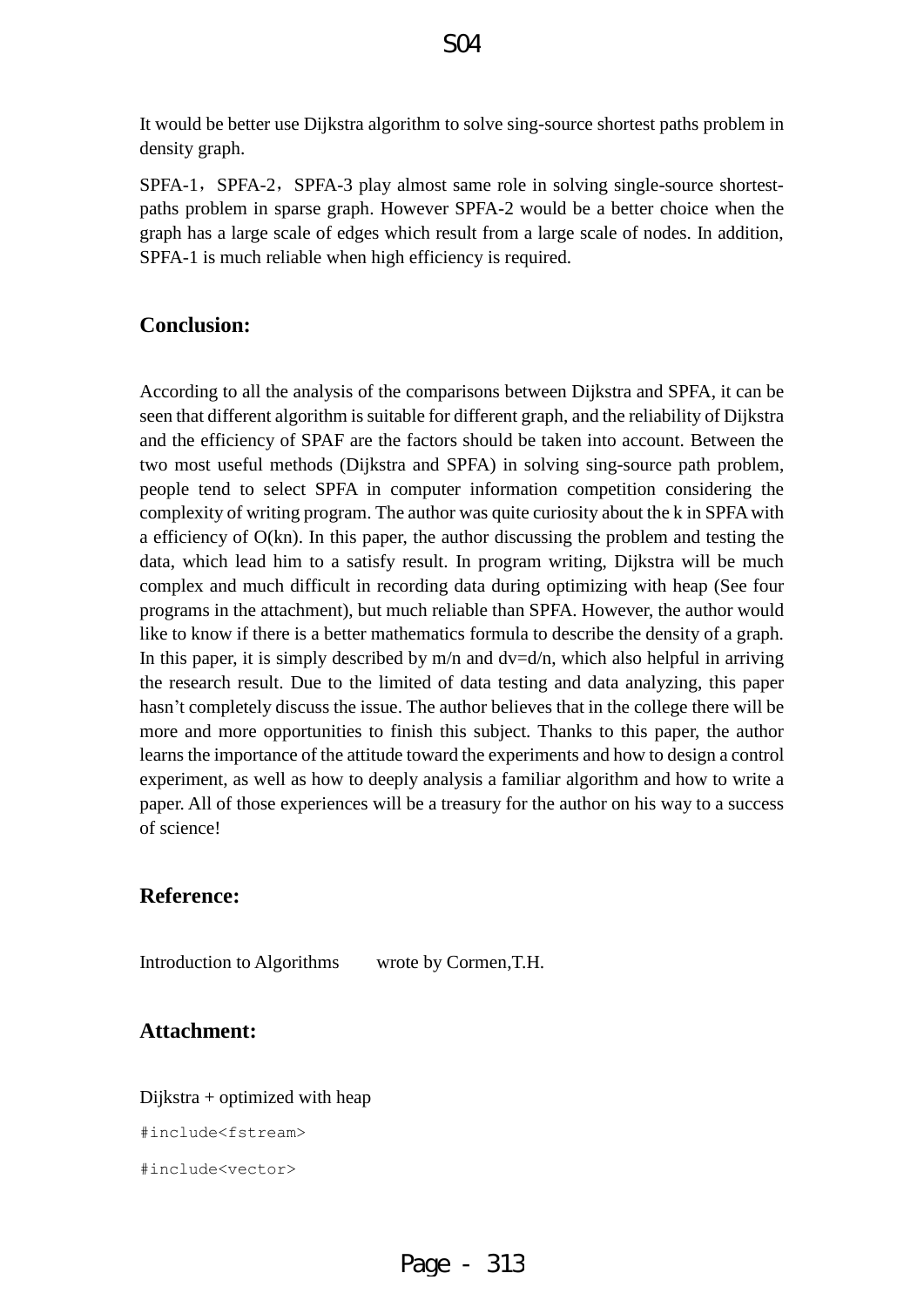```
using namespace std;
const int maxn = 100001;
vector<int> vec[maxn],graph[maxn];
int heap[maxn], dis[maxn], d_to_h[maxn], h_to_d[maxn];
int len;
void swap(int& a, int& b){
      int t;
      t=a; a=b; b=t;
     }
void heap_up(int x){
     if (x == 1) return;
      int k;
     do{ k = (x \gg 1);
          if (heap[k] > heap[x]){
                   swap(heap[k],heap[x]);
                   swap(d_to_h[h_to_d[k]],d_to_h[h_to_d[x]]);
                    swap(h_to_d[k],h_to_d[x]);
 }
           else return;
          x = k;}while (x > 1);
      return;
     }
void heap_down(int x){
       if ((x << 1)>len) return;
      int k;
```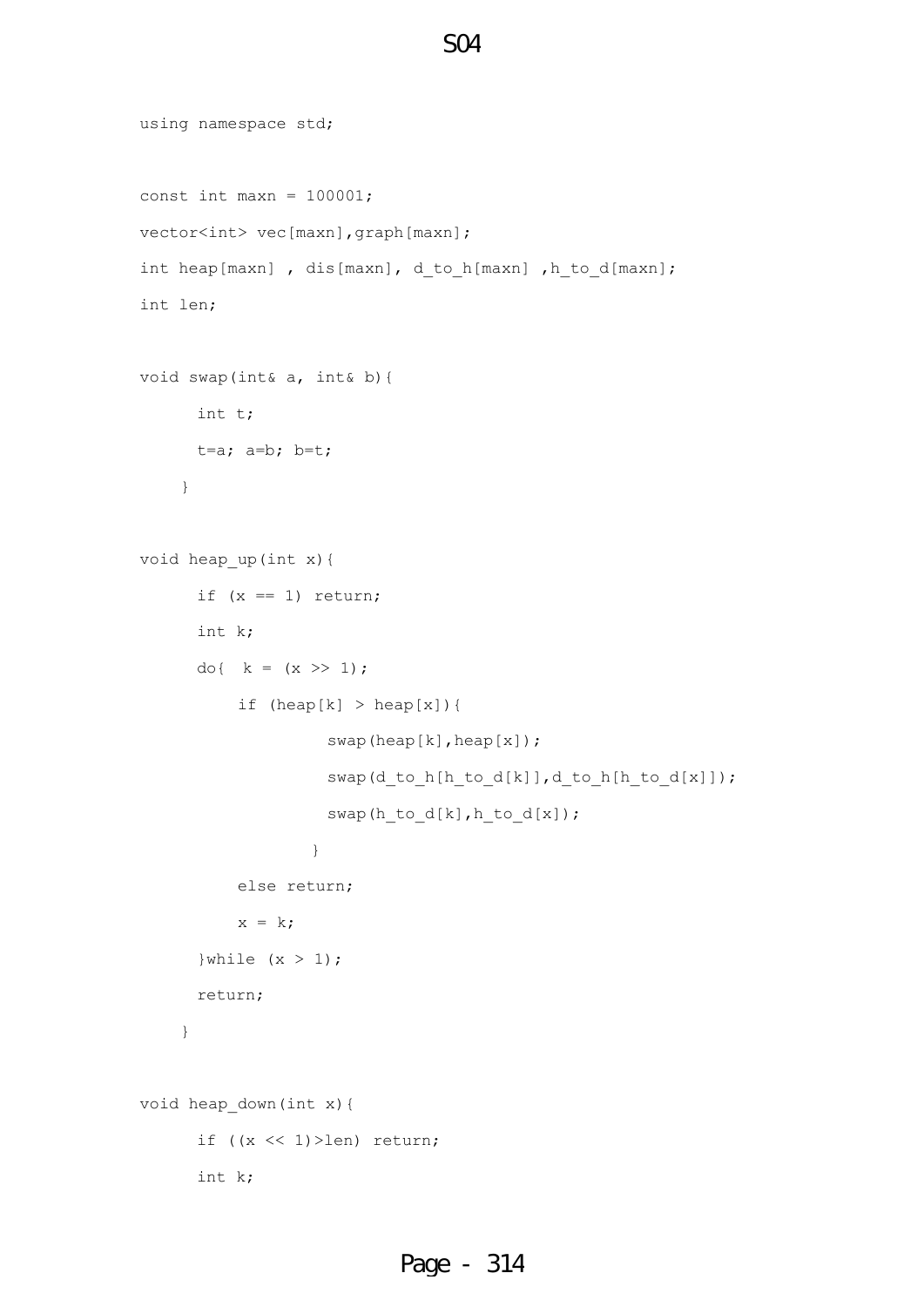```
do{ k = (x \le 1);
           if (k<len && heap[k]>heap[k+1]) ++k;
          if (heap[k] < heap[x]){
                 swap(heap[k],heap[x]);
                  swap(d_to_h[h_to_d[k]],d_to_h[h_to_d[x]]);
                   swap(h_to_d[k],h_to_d[x]);
  }
           else return;
          x = k;} while ((x \le 1) \le len);
       return;
     }
int n,m,dx,dy,val;
void init(){
       ifstream infile; infile.open("data.in");
      infile \gg n \gg m;
      for (int i=1; i <= m; ++i) {
         infile \gg dx \gg dy \gg val;
         graph[dx].push_back(dy);
         vec[dx].push_back(val);
          graph[dy].push_back(dx);
         vec[dy].push_back(val);
         }
       infile.close();
     }
const int inf=100000000;
int s,tmp;
bool flag[maxn];
```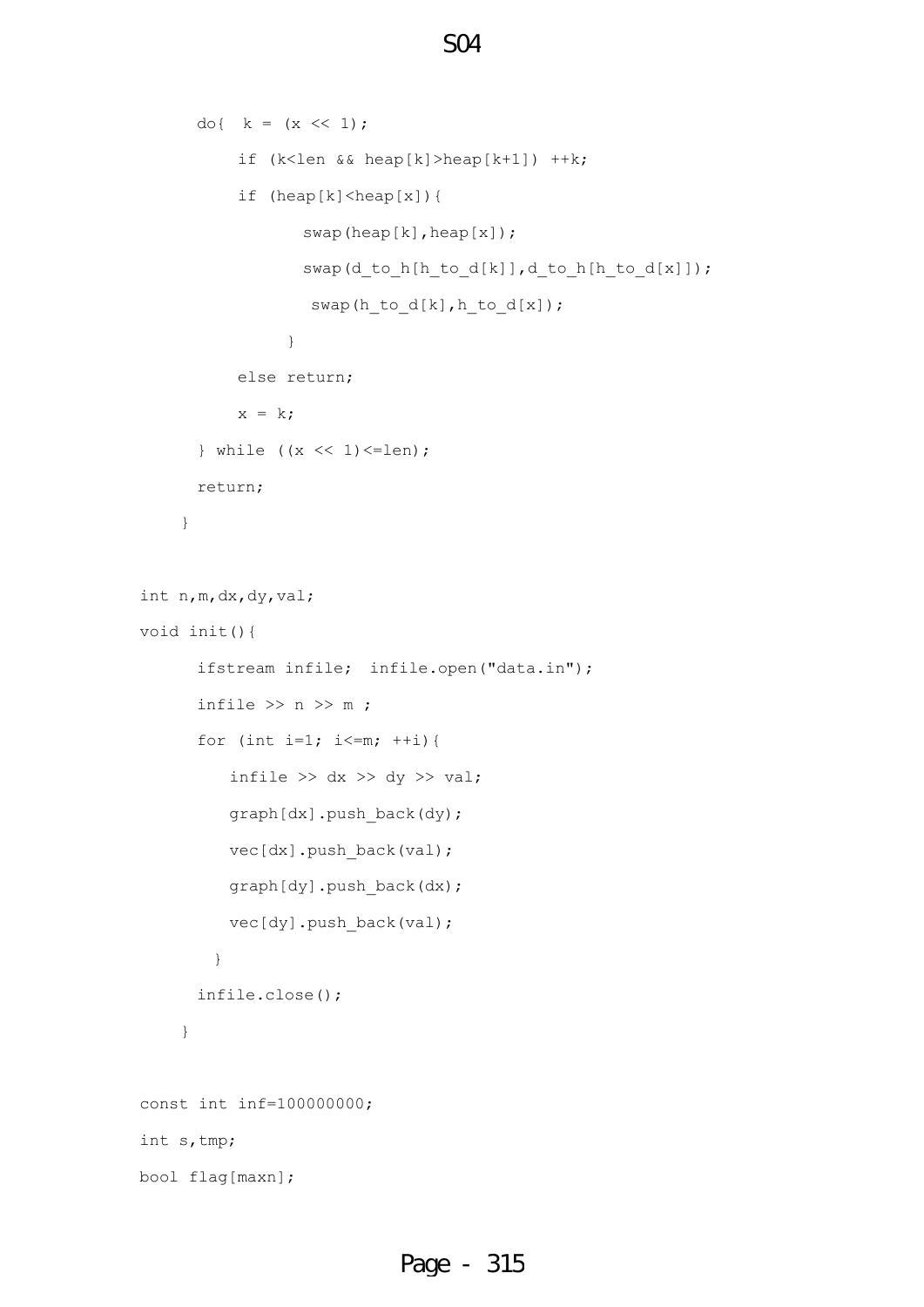```
int re=1, rs=n;
void dijistra(){
     len = 0;for (int i=1; i<=n; ++i){
        ++len;
       if (i == re) heap[i]=0;
         else heap[i]=inf;
       h_to_d[i] = i;d to h[i] = i;heap up(len);
       flag[i] = true; }
      for (int i=1; i<=n; ++i){
       s = h_to_d[1];dis[s] = heap[1];
       flag[s] = false;heap[1] = heap[len];d_to_h[h_to_d[len]] = 1;h_to_d[1] = h_to_d[len]; --len;
       heap down(1);
       for (int j=0; j<graph[s].size(); ++j){
         tmp = graph[s][j]; val = vec[s][j]; if (flag[tmp])
            if ((dis[s]+val)<heap[d_to_h[tmp]]){ 
               heap[d_to_h[tmp]]= dis[s]+val;
               heap up(d to h[tmp]);
```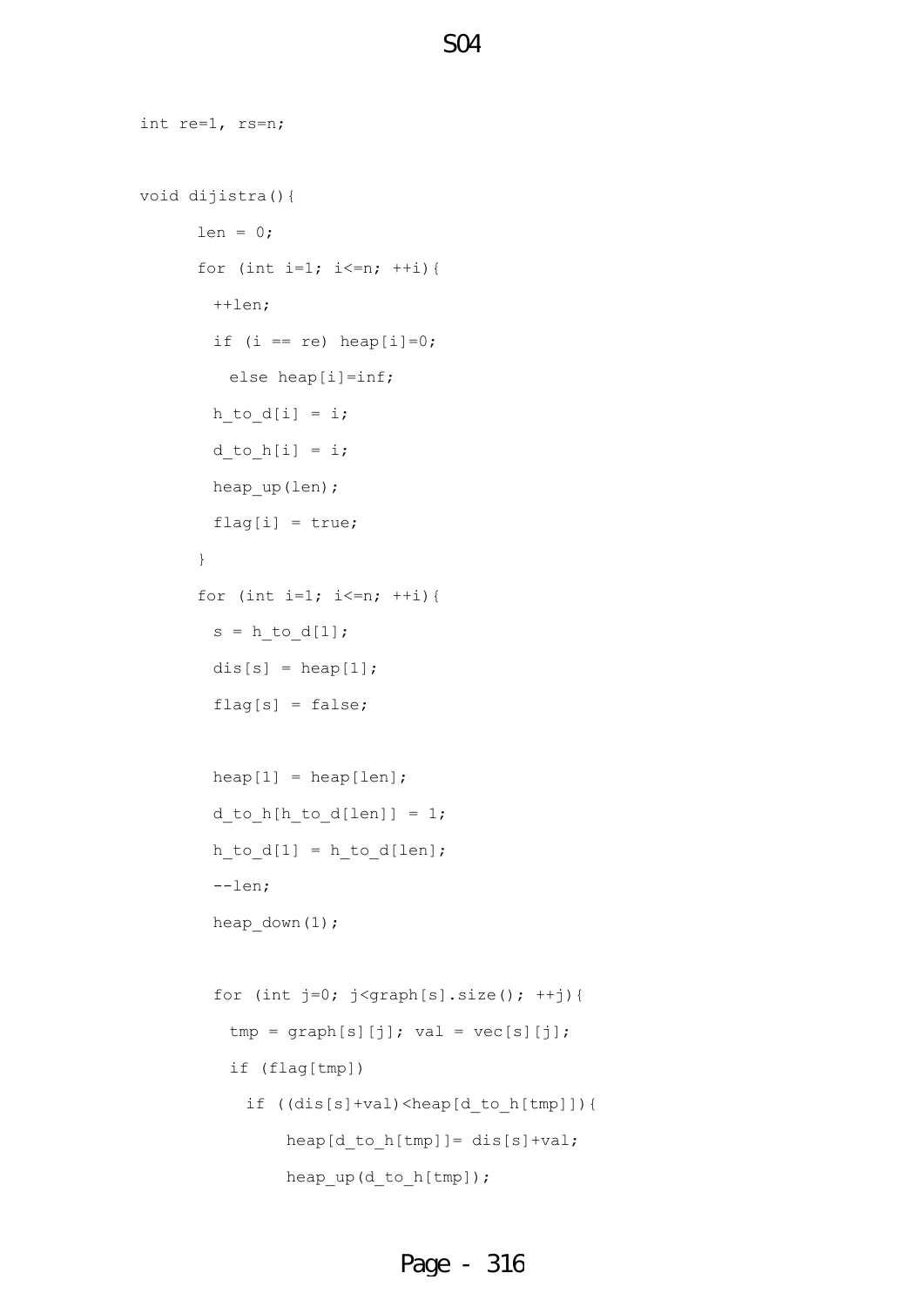```
 }
        } 
       }
     }
void outit(){
       ofstream outfile; outfile.open("data.out");
       outfile << dis[rs];
      outfile.close();
     }
int main(){
  init();
  dijistra();
  outit();
  return 0;
}
SPFA-1
#include<vector>
#include<queue>
#include<cstring>
#include<string>
#include<fstream>
using namespace std;
const int maxn=100001, inf=1000000000;
vector<int> map[maxn], val[maxn];
int dis[maxn];
bool flag[maxn];
queue<int> q;
```
int n,m,x,y,v;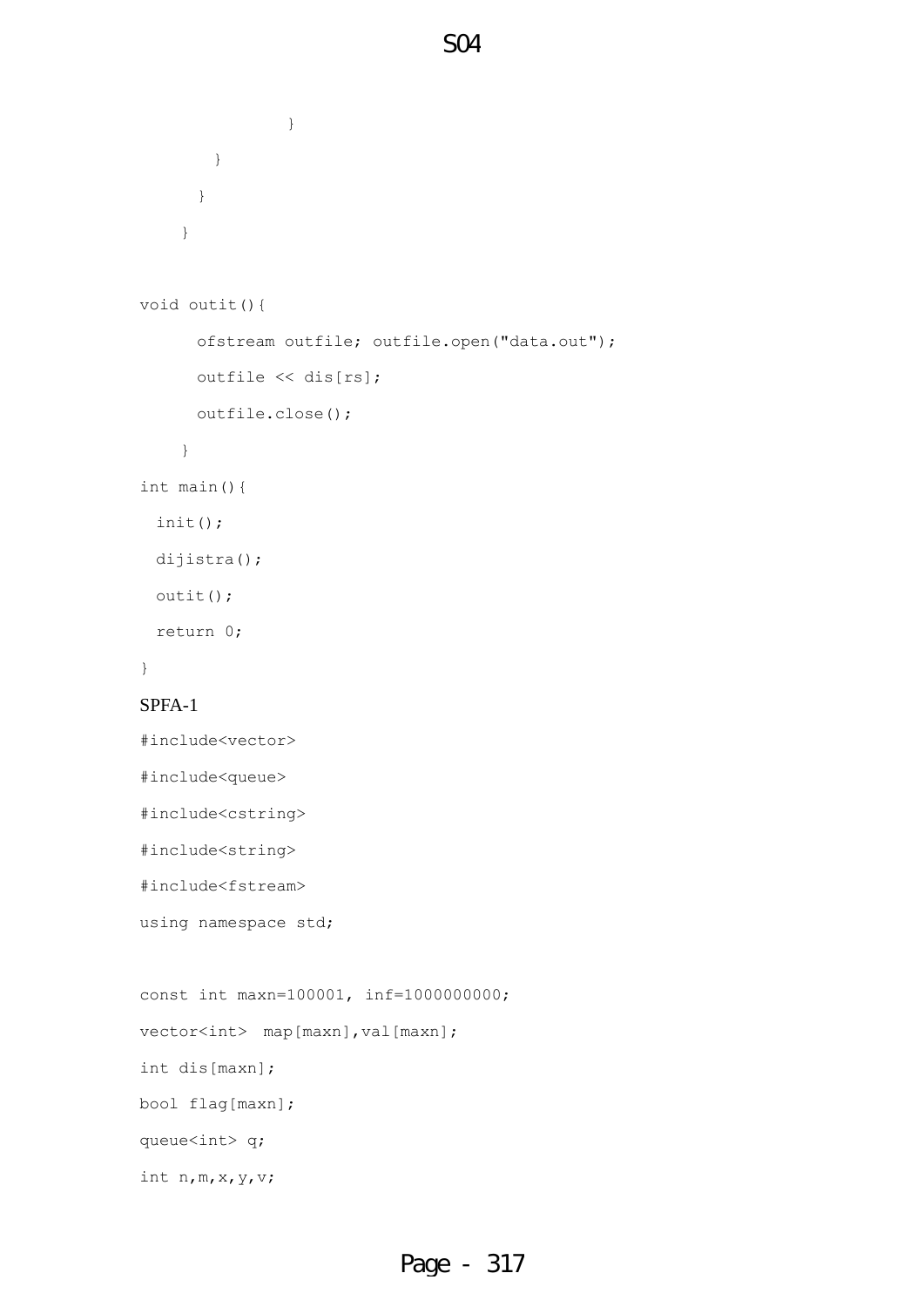```
void init(){
     ifstream infile; infile.open("data.in");
    infile \gg n \gg m;
    for (int i=1; i<=m; ++i){
          infile >> x >> y >> v;map[x].push back(y);
           val[x].push_back(v);
           map[y].push_back(x);
          val[y].push back(v);
         }
     infile.close();
     return; 
     }
int re=1,rs=n;
void spfa(){
    for (int i=1; i <= n; ++i) {
         dis[i] = inf; flag[i] = false;
         }
     int s,t,tmp;
     s=re;
    dis[s] = 0; flag[s] = true;
     q.push(s);
     while (!q.empty()){
            s=q.front();
            q.pop();
            flag[s]=false;
           for (int i=0; i < map[s].size(); ++i){
```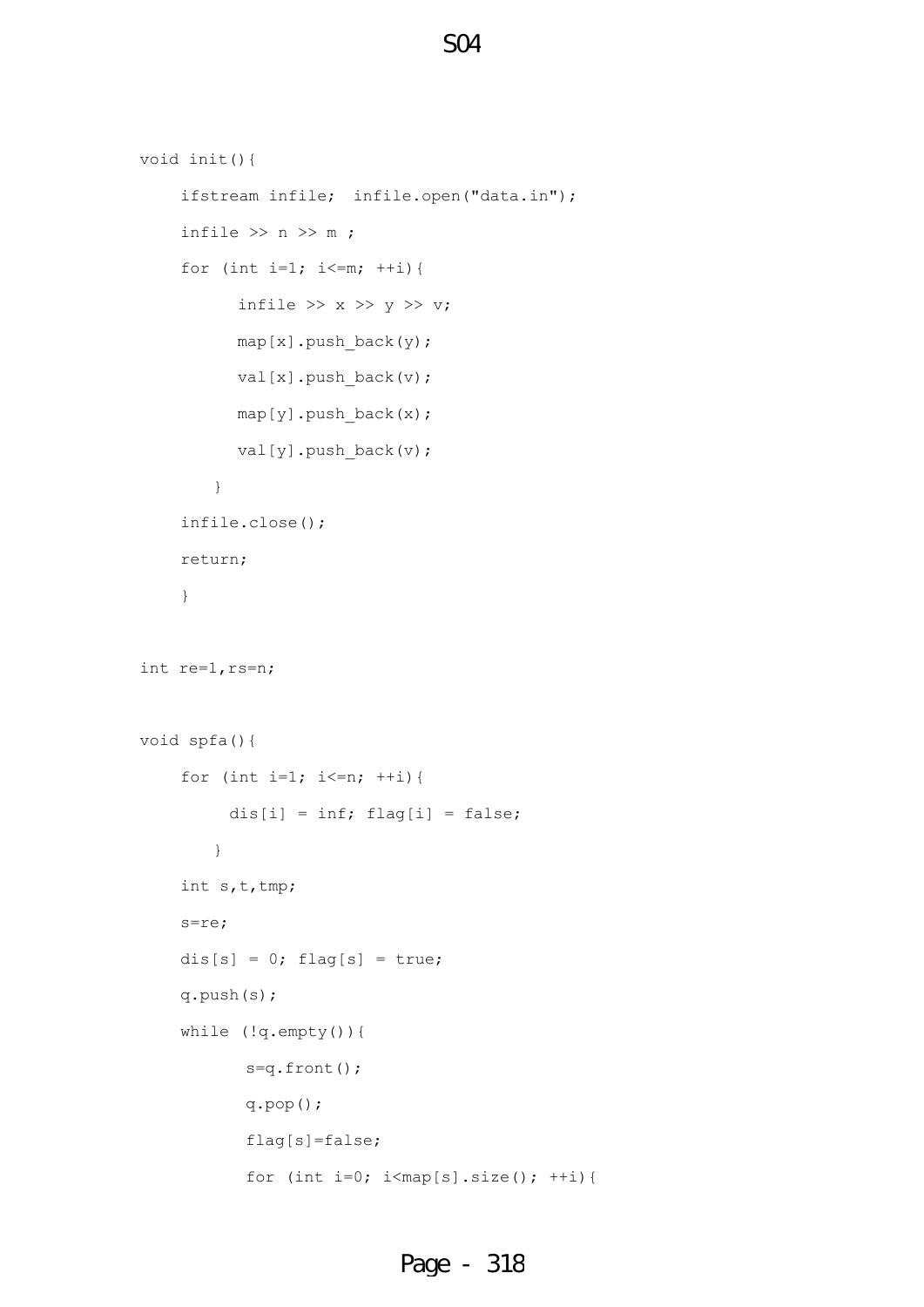```
t = map[s][i]; tmp = dis[s] + val[s][i];if (tmp < dis[t]) {
                     dis[t] = tmp; if (! flag[t]){
                          q.push(t);
                          flag[t]= true;
 }
 }
            }
          }
     return; 
     }
void outit(){
     ofstream outfile; outfile.open("data.out");
     outfile << dis[rs];
     outfile.close();
     return;
     } 
int main(){
  init();
  spfa();
  outit();
  return 0;
}
SPFA-2
#include<vector>
#include<deque>
#include<cstring>
```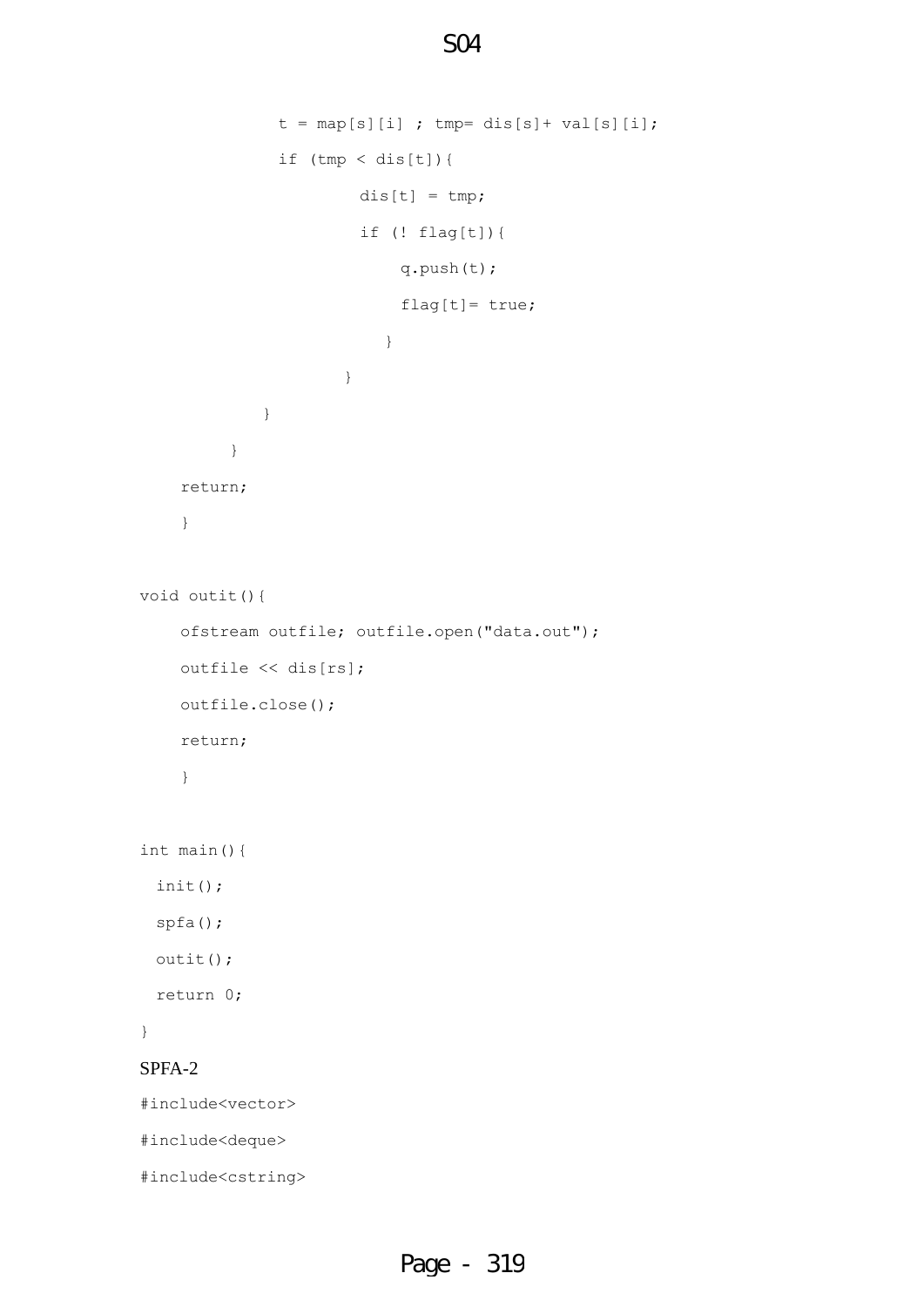```
#include<string>
```
#include<fstream>

using namespace std;

const int maxn=10000, inf=1000000000;

```
vector<int> map[maxn], val[maxn];
```
int dis[maxn];

bool flag[maxn];

deque<int> q;

int n,m,x,y,v;

```
void init(){
```

```
 ifstream infile; infile.open("data.in");
    infile \gg n \gg m;
    for (int i=1; i<=m; ++i){
          infile >> x >> y >> v;
           map[x].push_back(y);
          val[x].push back(v);
          map[y].push back(x);
          val[y].push back(v);
         }
     infile.close();
     return; 
     }
int re=1,rs=n;
int s,t,tmp;
void inq(int x){
      flag[x] = true;
```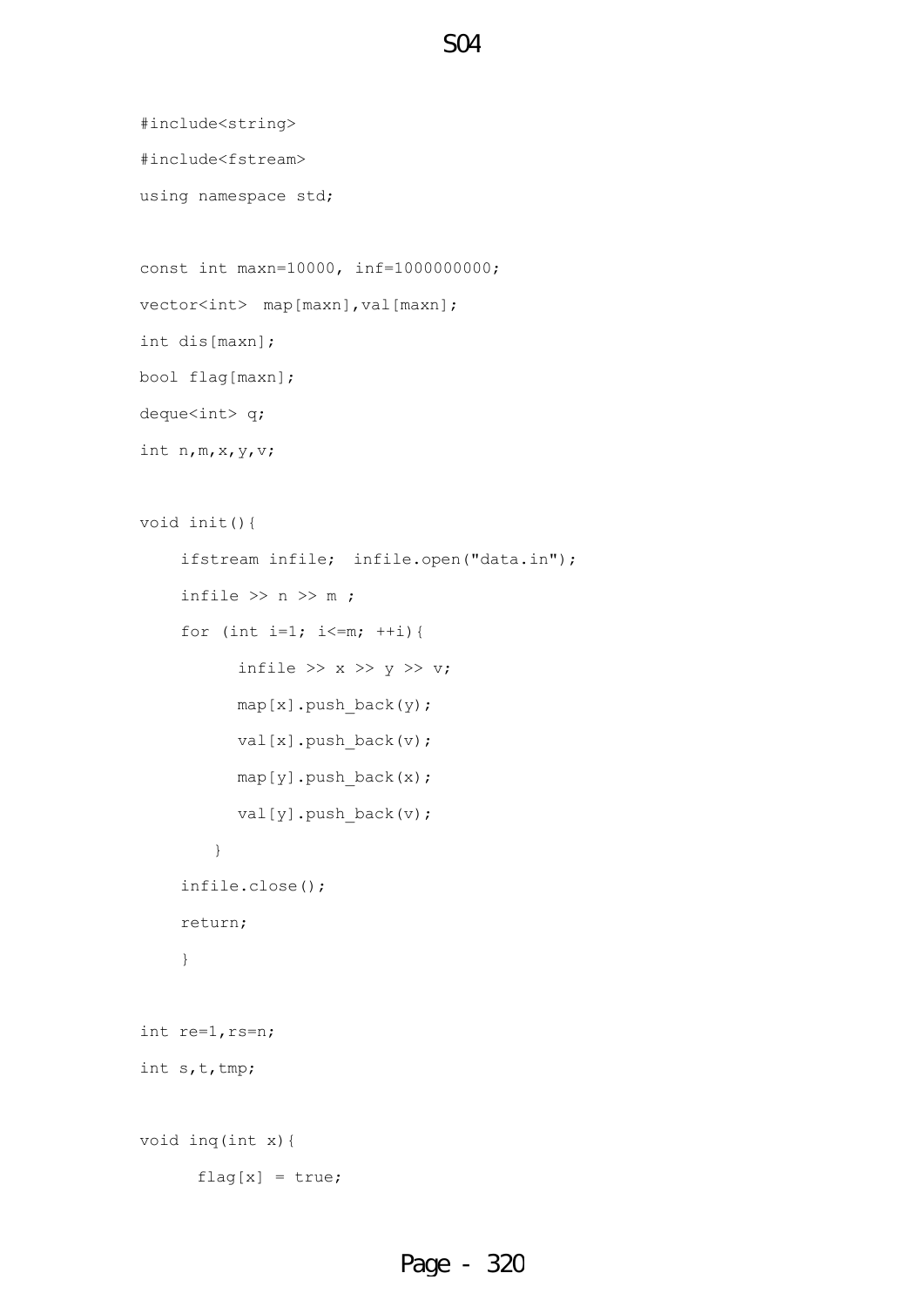```
 if (q.empty()){ q.push_back(x);
                   return; 
 }
     tmp = q.format(); if (dis[x]<dis[tmp]) 
       q.push_front(x);
      else
       q.push_back(x);
     }
void spfa(){
   for (int i=1; i<=n; ++i){
        dis[i] = inf; flag[i] = false;
        }
    s=re;
   dis[s] = 0; flag[s] = true;
    q.push_back(s);
    while (!q.empty()){
           s=q.front();
           q.pop_front();
           flag[s]=false;
          for (int i=0; i<map[s].size(); ++i){
             t = map[s][i]; tmp = dis[s] + val[s][i];if (tmp < dis[t]) {
                     dis[t] = tmp; if (! flag[t]) inq(t); 
 }
 }
 }
    return;
```
Page - 321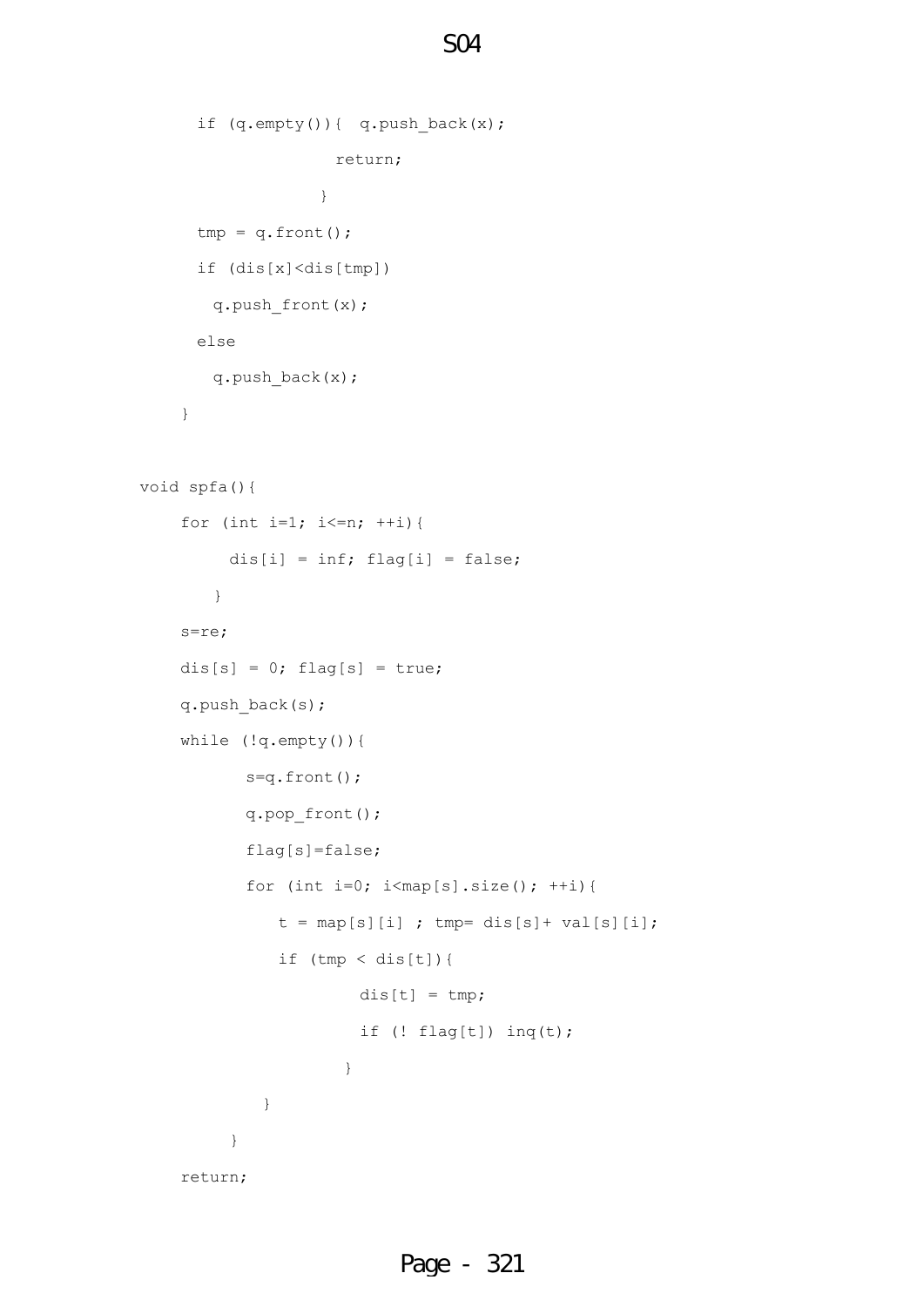```
 }
void outit(){
     ofstream outfile; outfile.open("data.out");
     outfile << dis[rs];
     outfile.close();
     return;
     } 
int main(){
  init();
  spfa();
  outit();
  return 0;
}
SPFA-3
#include<fstream>
#include<map>
#include<deque>
using namespace std;
const int maxn=100001;
int n,m,dx,dy,val;
int dis[maxn];
multimap<int,int> graph[maxn];
bool flag[maxn];
void init(){
         ifstream infile; infile.open("data.in");
        infile \gg n \gg m;
```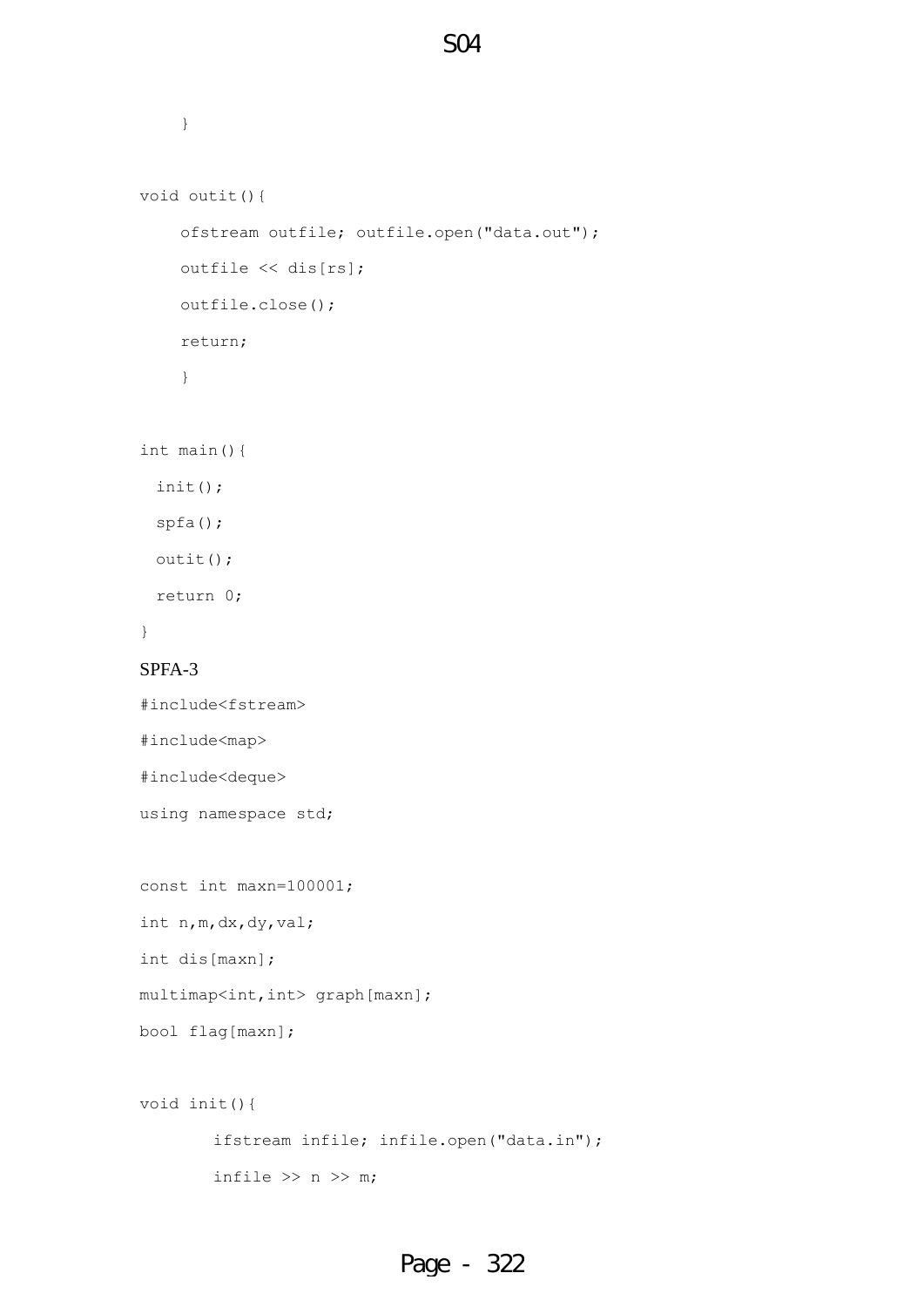```
for (int i=1; i<=m; ++i){
             infile \gg dx \gg dy \ggval;
             graph[dx].insert(make pair(val,dy));
             graph[dy].insert(make pair(val,dx));
 }
        infile.close();
        return;
     }
const int inf=100000000;
deque<int> q;
int s,t,tmp;
int re=1, rs=n;
void inq(int x){
     flag[x] = true; if (q.empty()){ q.push_back(x);
                   return; 
 }
     tmp = q.format(); if (dis[x]<dis[tmp]) 
       q.push_front(x);
      else
        q.push_back(x);
     }
void spfa(){
       for (int i=1; i \le n; ++i) { dis[i] = inf;
                             flag[i] = false; }
```
# Page - 323